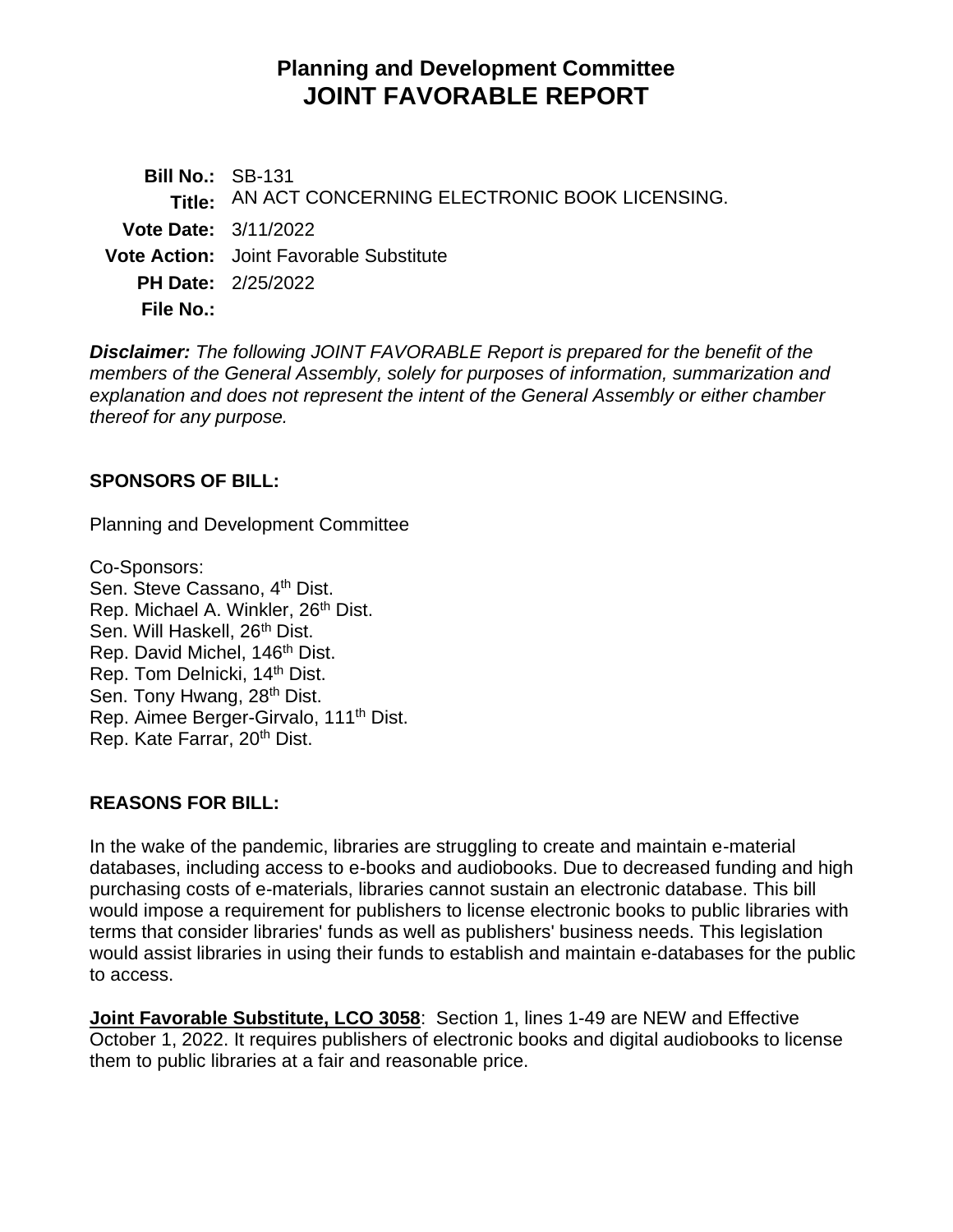## **RESPONSE FROM ADMINISTRATION/AGENCY:**

## **Deborah Schander, State Librarian, CT State Library**

Ms. Schander offered testimony in support of SB 131. She expressed that the advent of electronic books has dramatically changed the relationships between libraries and publishers. Ms. Schander expresses that the licensure process greatly benefits publishers but harms libraries. According to Ms. Schander, libraries are struggling to maintain their "core mission" which is to provide access of information to their communities. Ms. Schander references 2013 and 2015 legislation that aided in the creation of and e-book platform but maintains that it is no longer sufficient. Ms. Schander recognized the complexity of this matter but reaffirmed the importance of equitable access for libraries and thus urges the legislature to support this bill.

## **Dawn La Valle, Director, Division of Library Development, Connecticut State Library**

Ms. La Valle testified in support of Sb 131. Ms. La Valle expresses that it would cost "all academic, public school, and special libraries \$58 million dollars to replicate the services of the state funded State Library of CT Digital Library". She also notes that the same e-book that costs \$15.99 on Amazon would cost a library \$55.00 to purchase, not including the proprietary platform to deliver the content. Ms. La Valle expressed this importance of this bill to ensuring access to e-content statewide, and urges the passage of this bill.

## **NATURE AND SOURCES OF SUPPORT:**

## **Colleen Ballie, Executive Director; Laura Irmscher, Director; Catherine Bushman, Assistant Director- West Haven Library**

Ms. Ballie and Ms. Bushman expressed their support for SB 131. In the West Haven Library, Ms. Ballie states that many patrons must go on a waitlist for upwards of six months for printed content due to lack of materials. Ms. Bushman and Ms. Ballie note that the increase in digital content checkouts have risen dramatically since the pandemic, and libraries no longer have the funding to purchase e-content to support this increase. Both Ms. Ballie and Ms. Bushman are supportive of this bill and emphasize that e-materials should be entitled to the same state discounts and pricing options as print options are.

# **State Representative Dorinda Borer, 115th District, Connecticut General Assembly**

Representative Borer testified in support of SB 131. She expressed her support for this bill, as it will increase libraries', and thus the publics', access to electronic books. Rep. Borer justified her support by noting that between 2019 and 2020, borrowed electronic content increased over 33%. Additionally, Rep. Borer emphasized the importance of electronic material to the education system as a result of the pandemic. Rep. Borer noted that passing this bill would provide libraries with more fair access to e-content, which she believes to be essential.

## **Kate Byroade, Library Director, Cragin Memorial Library**

Ms. Byroade testified in support of SB 131. She commented that major publishers have made it difficult to build "digital collectives" in library communities. In the wake of the pandemic, digital rentals increased in Cragin Memorial Library, creating a greater need for more electronic materials and e-books. Ms. Byroade testified that libraries pay up to 370% more for an e-book than an individual would, and 278% more for audiobooks. Ms. Byroade expressed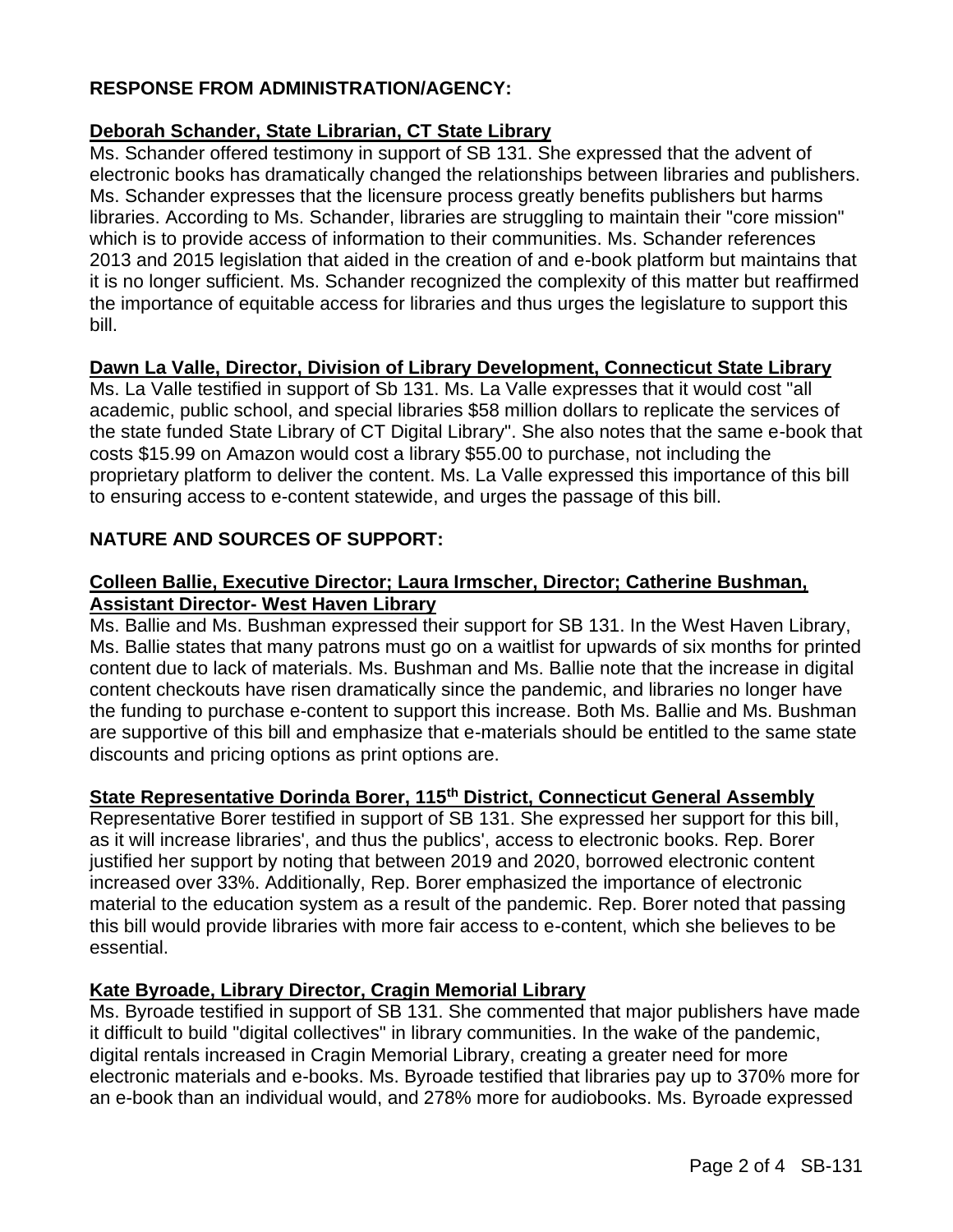her frustration in this inequality and urges the legislature to pass this bill, as it would enable libraries to access digital materials at a fair price.

#### **The following speakers are library directors and employees who testified in support of SB 131. The each testified to the struggles their libraries are facing due to decreased funding and an increase in e-content needs due to the pandemic. Each speaker expresses their support SB 131 and notes that libraries are essential to their communities maintaining affordable access to e-books and other e-content.**

- Taylor Cordova, Reference Librarian, West Haven Public Library
- Geri Diorio, Assistant Director, Stratford Library Association
- Glenn Grube, Library Director, Avon Free Public library
- Elizabeth Lane, Director, Bloomfield Public Library
- Marianne Lorio, Electronic Resources Specialist, Hartford Public Library
- Janey Nocek, Library Director, Portland Library
- Danielle Pensa, Board of Trustees, Cragin Memorial Library
- Thomas Piezzo Director, Brainers Memorial Library

**The following speakers testified in support of this bill. They testified to the importance of libraries in education and community development. Additionally, they emphasized the pressures that libraries are facing due to decreased funding and inflated e-content costs from publishers. These speakers urge the legislature to support this bill and provide fair access of e-content to libraries.** 

- Melissa Baker
- Daniel Becerra
- Elijah Clapp
- Georgianne Cohen
- Karla Dalley
- Carl DeMilla, Past President, CT Library Association
- Christine Feeley
- Ludmila Gooper
- Robert Hammond
- Meredith Hargreaves
- Sally Henowitz
- Peter Herrmann
- Adrienne Maslin Leinwand
- Elaine Leon
- Elizabeth Litt
- Seth Mahler
- Victoria MarkAnthony
- Ian McGillivray
- Cheryl Morgenstern
- Mary-Joy Morse
- Sandra Meyers
- Frank Nichols
- Nancy Nichols
- Lisa Peterson